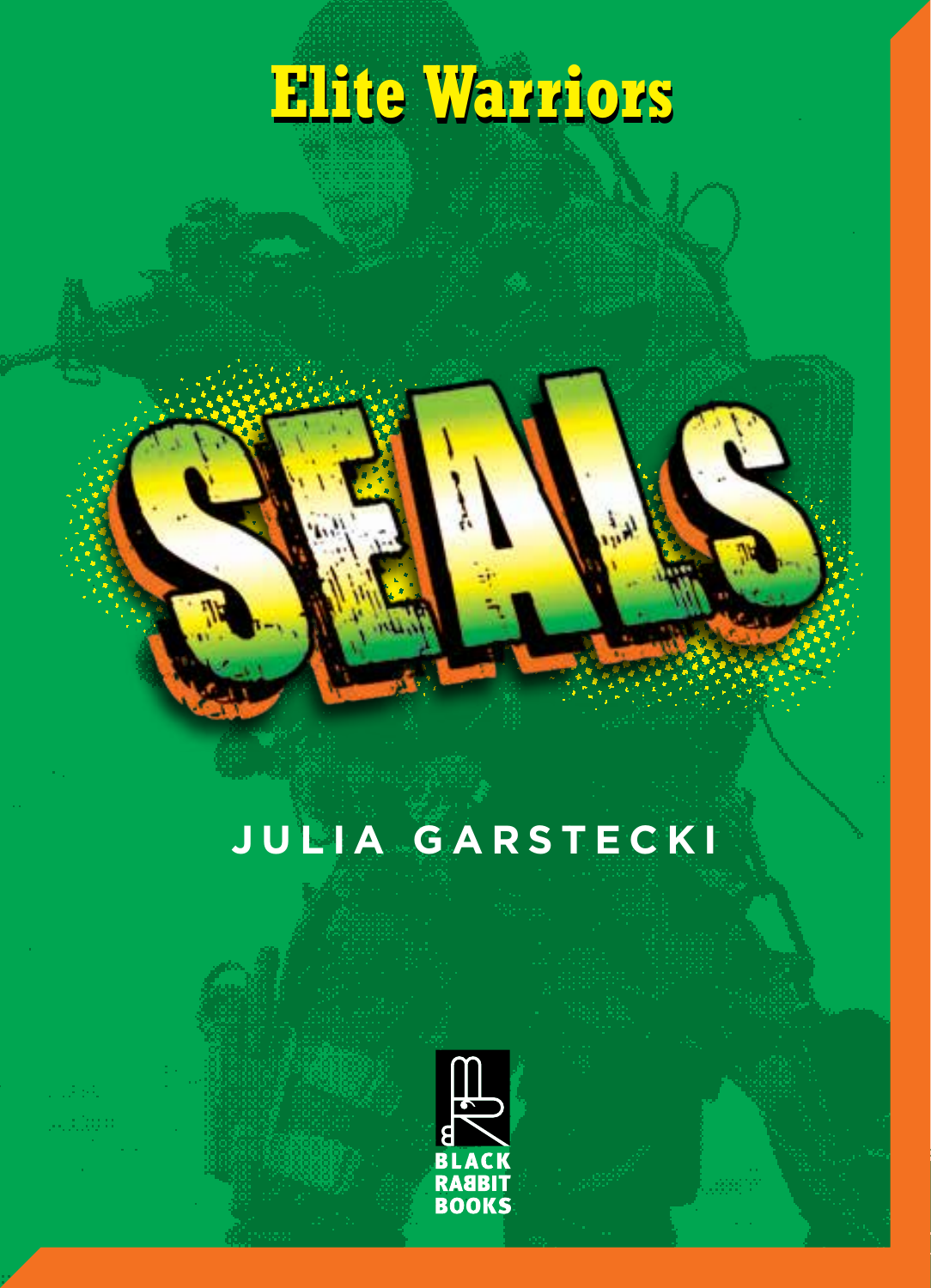Bolt is published by Black Rabbit Books P.O. Box 3263, Mankato, Minnesota, 56002. www.blackrabbitbooks.com Copyright © 2019 Black Rabbit Books

Marysa Storm, editor; Grant Gould & Michael Sellner, designers; Omay Ayres, photo researcher

All rights reserved. No part of this book may be reproduced, stored in a retrieval system or transmitted in any form or by any means, electronic, mechanical, photocopying, recording, or otherwise, without written permission from the publisher.

Library of Congress Cataloging-in-Publication Data Names: Garstecki, Julia, author. Title: SEALs / by Julia Garstecki. Description: Mankato, Minnesota : Black Rabbit Books, [2019] | Series: Bolt. Elite warriors | Includes bibliographical references and index. | Audience: Grades 4-6. | Audience: Ages 9-12. Identifiers: LCCN 2017024432 (print) | LCCN 2017025880 (ebook) | ISBN 9781680725469 (e-book) | ISBN 9781680724301 (library binding) | ISBN 9781680727241 (paperback) Subjects: LCSH: United States. Navy. SEALs–Juvenile literature. | United States. Navy–Commando troops–Juvenile literature. Classification: LCC VG87 (ebook) | LCC VG87 .G37 2018 (print) | DDC 359.9/84–dc23 LC record available at https://lccn.loc.gov/2017024432

Printed in China. 3/18

#### Image Credits

Alamy: AF archive, 4–5, 6; Stocktrek Images, Inc., 5 (choppers), 9 (top), 27, 28–29; americanspecialops.com: US Navy/Photographer's Mate 1st Class Arlo K. Abrahamson, 20; commons.wikimedia.org: Mitch Barrie, 16 (rifle); Rama, 16 (pistol); US Air Force/Master Sgt. Jeffrey Allen, 25; US Navy/John Sullivan, 9 (bttm); US Navy/Mass Communication Specialist 2nd Class Kyle D. Gahlau, 21 (bttm); US Navy/Petty Officer 3rd Class Blake R. Midnight, 24; US Navy/Sanandros, 23; US Navy/Shane T. McCoy, 22 (left), 22 (right); US Navy/Slick-o-bot, 32; commons.wikimedia.org/sealswcc.com: US Navy, 16 (top); Dreamstime: Oleg Zabielin, Cover; navy.mil: US Navy, 10; US Navy/Chief Photographer's Mate Andrew McKaskle, 18–19; navy.mil/commons.wikimedia.org: US Navy/Senior Chief Mass Communication Specialist Andrew McKaskle, 13; navytimes.com: US Navy/MC1 Lawrence Davis, 21 (top); Shutter stock: BLACKDAY, 14–15 (bkgd); FabrikaSimf, 31; Getmilitarypho tos, 3; Tony El-Azzi, 16 (knife); VanderWolf Images, 1 Every effort has been made to contact copyright holders for material reproduced in this book. Any omissions will be rectified in subsequent printings if notice is given to the publisher.

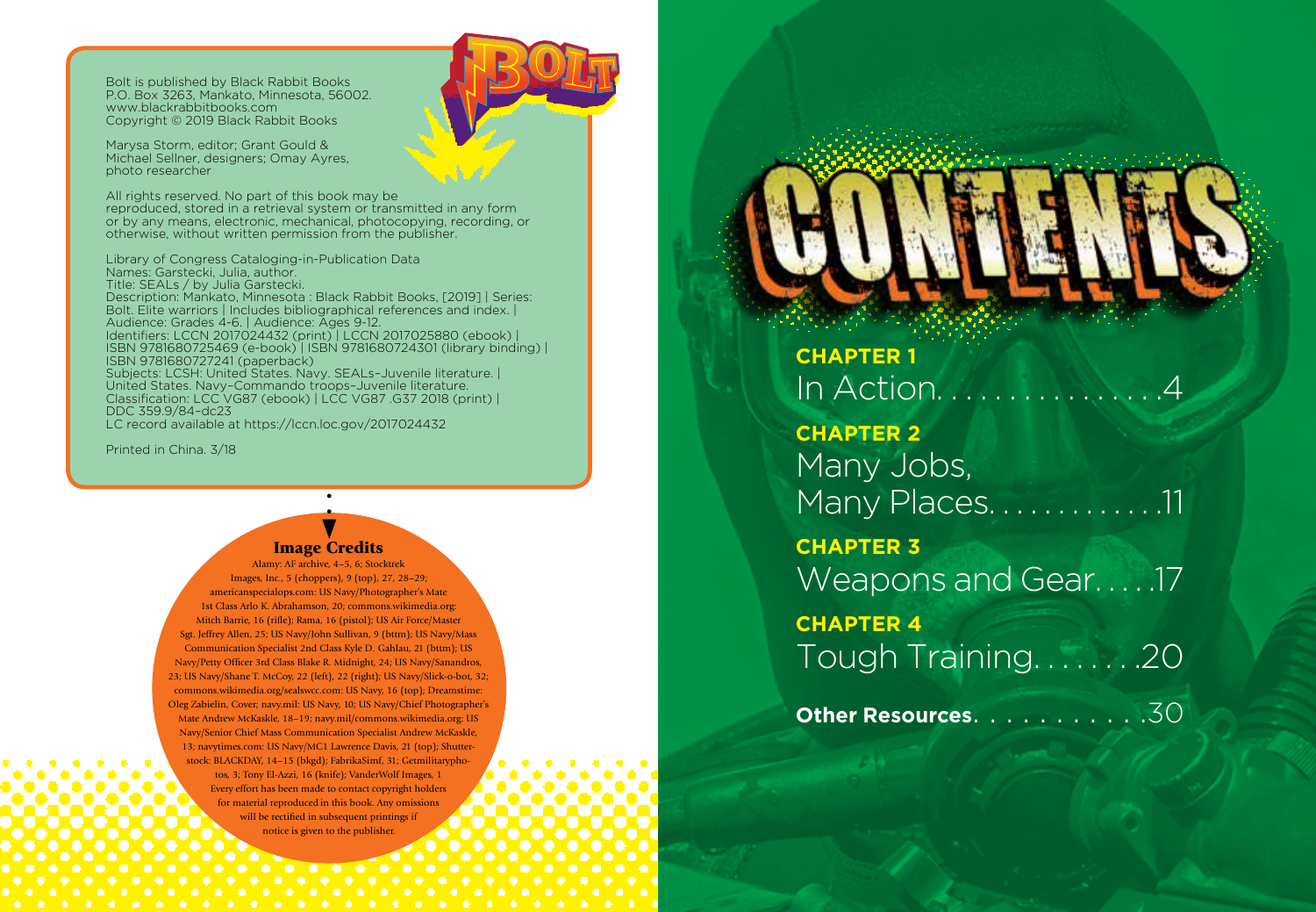#### **CHAPTER 1**

In

On a moonless night, two helicopters fly to the country Pakistan. They carry a team of Navy SEALs. The choppers fly toward a building. One of the United States' most wanted criminals is hiding inside. The soldiers plan to sneak inside the building. But the mission goes wrong. One of the choppers hits the building. The element of surprise is gone. But the SEALs know just what to do.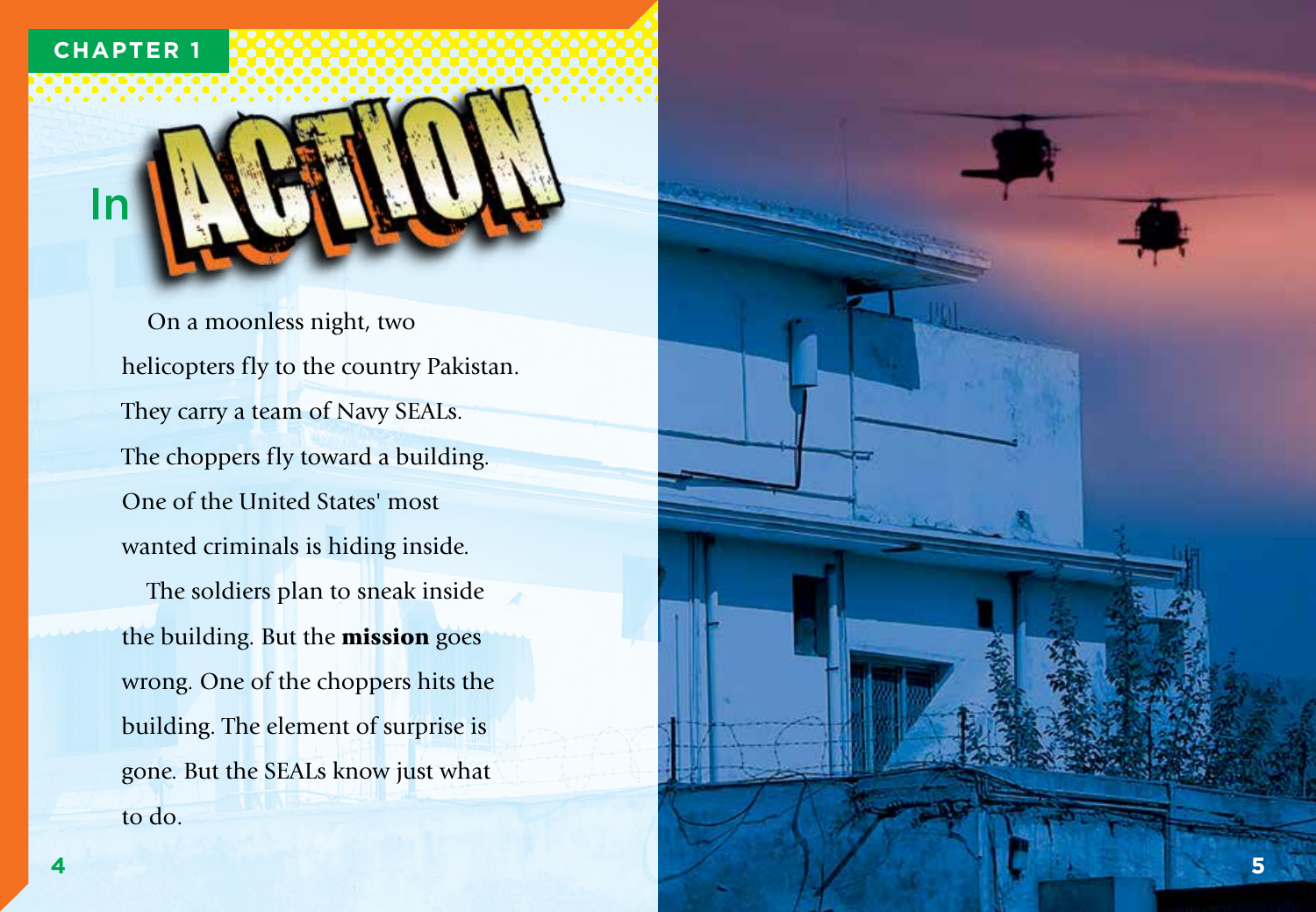

### **Mission Accomplished**

Working together, the SEALs fight their way inside the building. They climb a staircase and find their target. They shoot. They kill. The soldiers then board choppers. They fly out of Pakistan. The mission is complete.